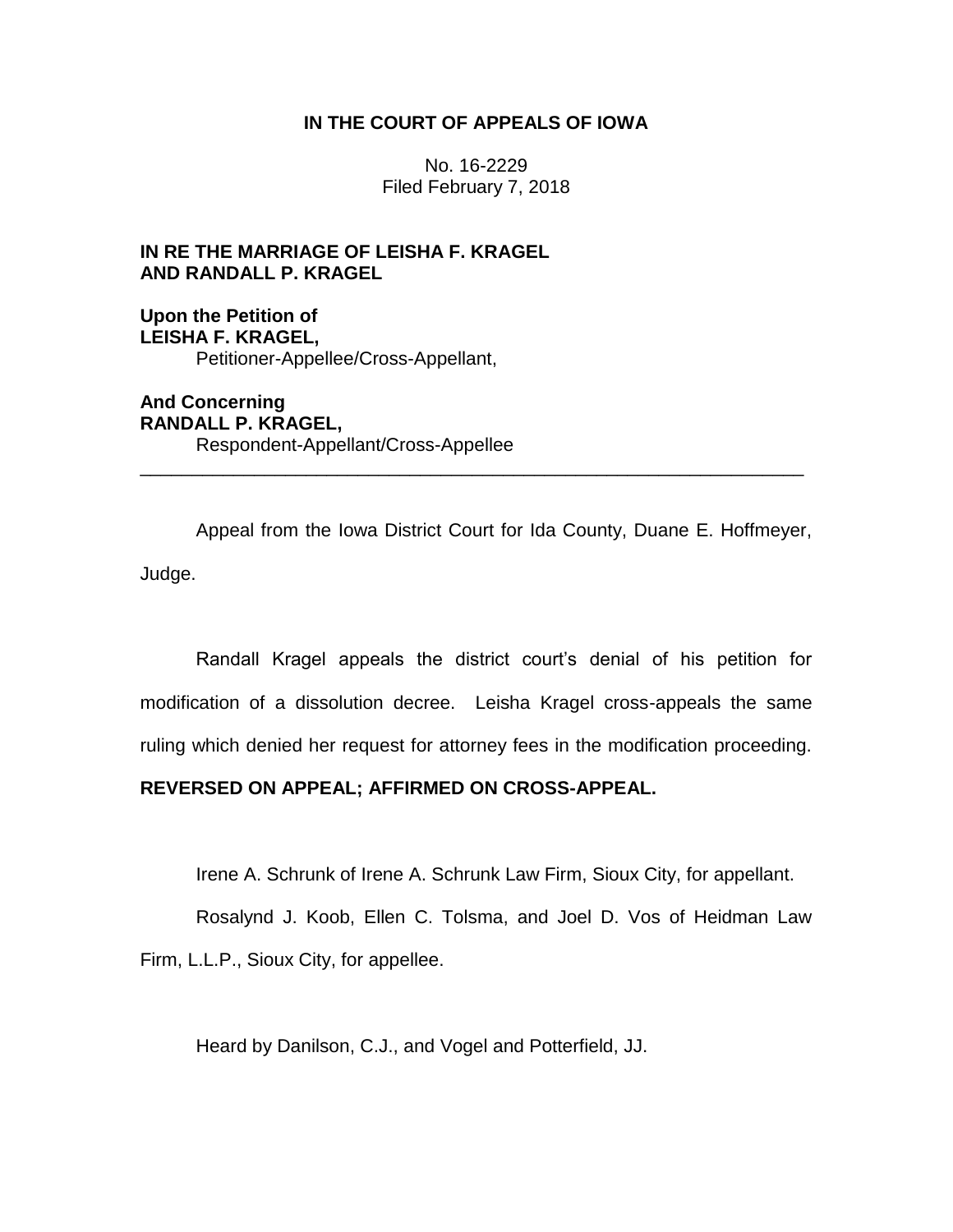## **DANILSON, Chief judge.**

Randall Kragel appeals the district court's ruling denying his petition for the modification of a dissolution decree. He contends (1) the district court applied an incorrect legal standard and erred in failing to find a material change in circumstances to support modification of his spousal-support obligation, and (2) in effect, the district court's ruling modified the property-distribution provisions of the original decree. He requests an award of appellate attorney fees. Leisha Kragel cross-appeals, challenging the denial of her request for attorney fees. She also requests an award of appellate attorney fees. We reverse the district court and modify the spousal-support obligation because Randall proved a material and substantial change of circumstances, and we affirm on the crossappeal.

# **I. Background Facts and Proceedings.**

This court previously made the following findings as to the parties' marriage and dissolution:

Randall and Leisha Kragel were married in 1981. They have two children who are now adults. Leisha filed a petition for dissolution of marriage in October 2009. The dissolution hearing took place over the course of six days between April and December 2011.

. . . . The district court entered a dissolution decree for the parties on March 26, 2012. . . . The court awarded Randall net marital assets valued at \$1,954,546 and Leisha net marital assets valued at \$609,283. The court ordered Randall to pay an equalization payment of \$672,631, payable over a period of eight years. The district court ordered Randall to pay rehabilitative alimony to Leisha of \$5000 per month for eight years, and then \$3000 per month for a period of two years. Additionally, the court ordered Randall to pay \$30,000 toward Leisha's trial attorney fees.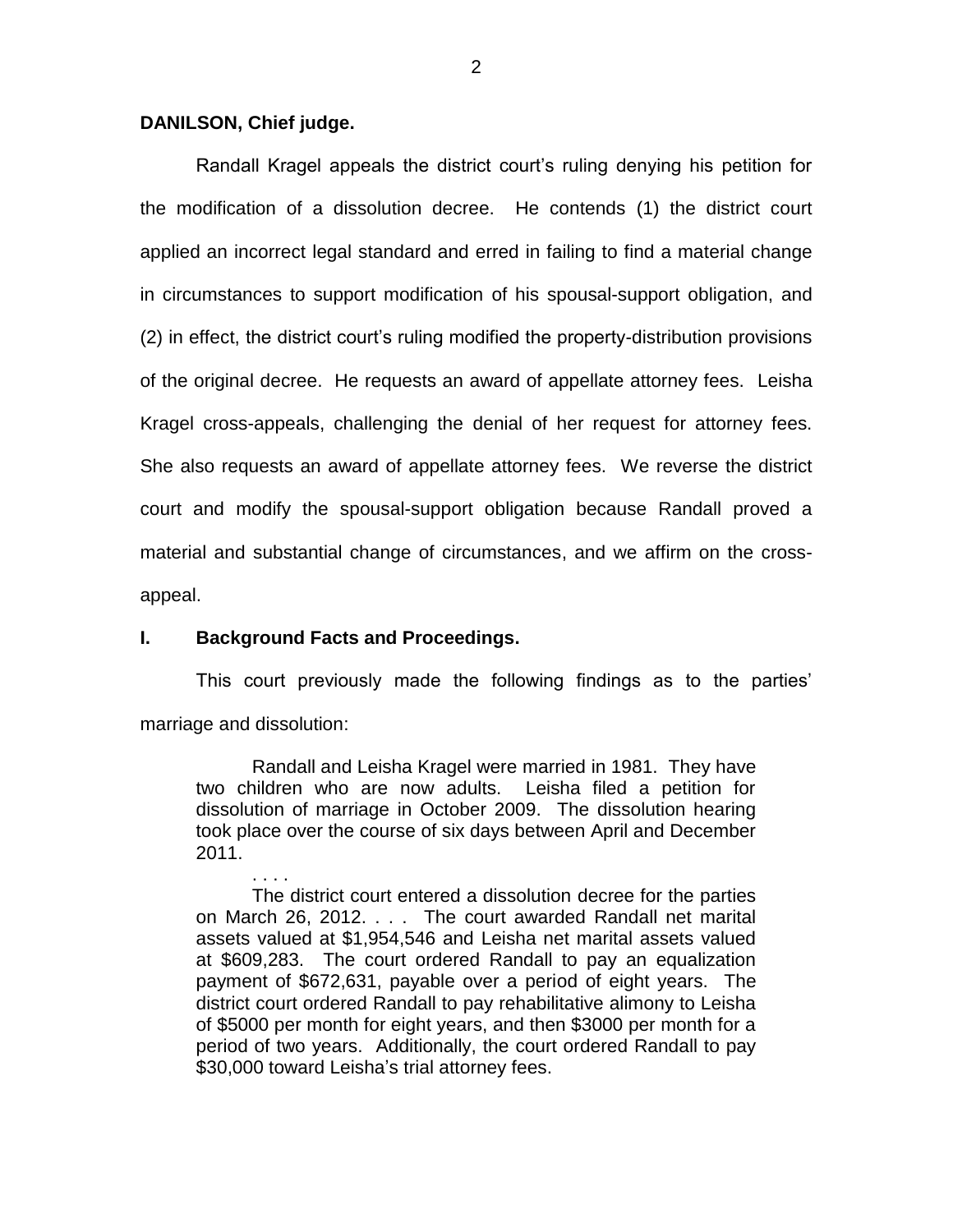*In re Marriage of Kragel*, No. 12-0925, 2013 WL 5743745, at \*1 (Iowa Ct. App. Oct. 23, 2013) (footnote omitted), *further review denied* (Dec. 24, 2013). Leisha appealed the economic and spousal-support provisions of the decree. *Id.* On appeal, due to the length of the marriage and disparity in the parties' income, this court modified the district court's rehabilitative-alimony award to a traditionalalimony award in the amount "of \$6000 per month until [Randall] reaches the age of sixty-five, and then \$4000 per month until either party dies or Leisha remarries." *Id.* at \*6.

In March 2016, Randall filed a petition to modify his spousal-support obligation, asserting a decrease in his income amounted to a substantial change in circumstances. Following a two-day trial, the district court denied Randall's petition. The court concluded a fluctuation of farm income was contemplated by the decretal court and the alleged change was not permanent. The court also denied Leisha's request for an award of attorney fees. The district court denied Randall's subsequent motion to enlarge or amend. Randall appeals, and Liesha cross-appeals.

#### **II. Scope and Standard of Review.**

Actions to modify a decree of dissolution of marriage are equitable proceedings, which we review de novo. Iowa R. App. P. 6.907; *In re Marriage of Kupferschmidt*, 705 N.W.2d 327, 331 (Iowa Ct. App. 2005). We give weight to the factual findings of the district court, especially when considering the credibility of witnesses, but we are not bound by them. Iowa R. App. P. 6.904(3)(g).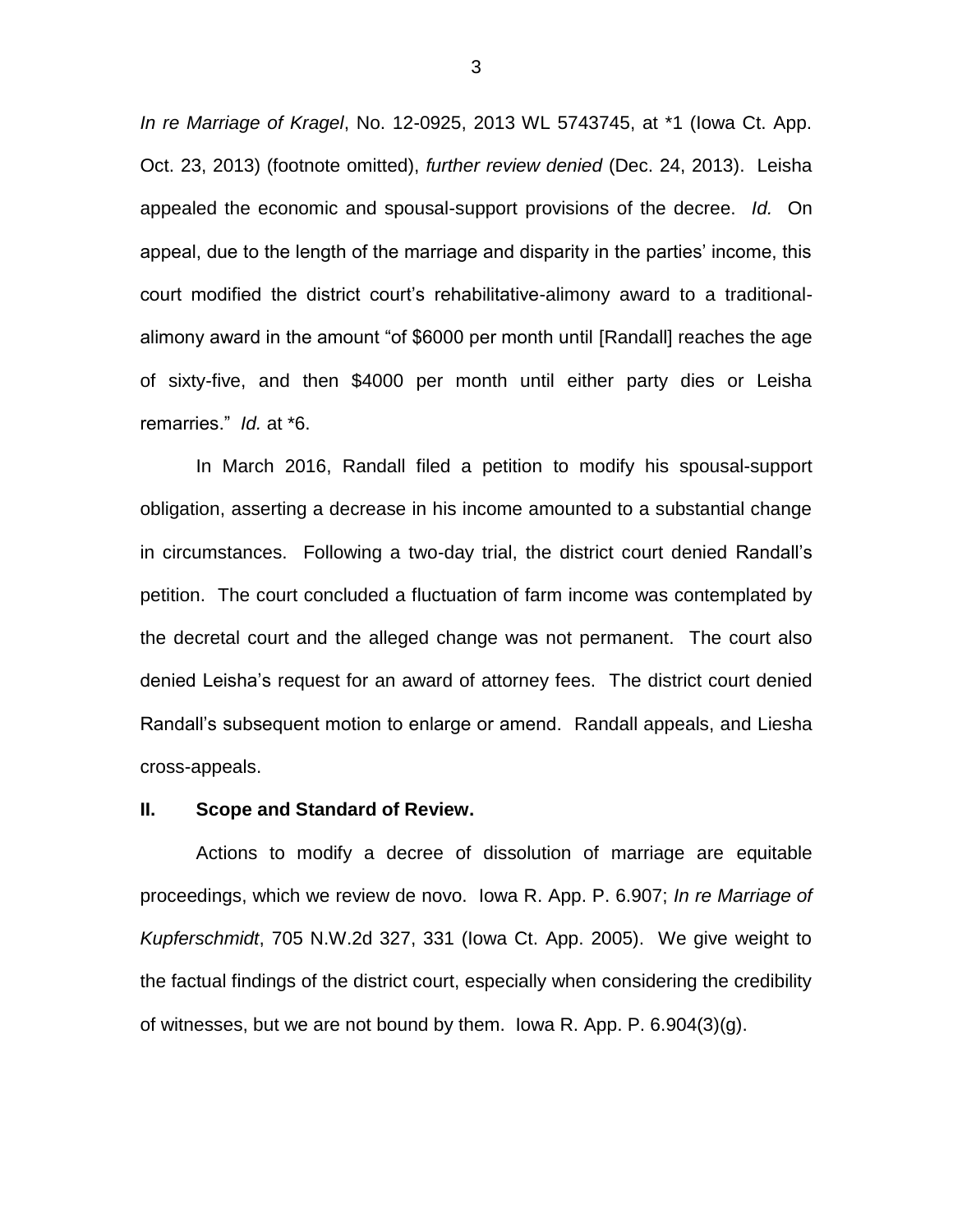**III. Analysis.**

# *A. Randall's Appeal—Modification.*

The district court may modify the spousal-support provisions of a dissolution decree when there has been a "substantial change in circumstances." Iowa Code § 598.21C(1) (2016); *In re Marriage of Reitz*, 585 N.W.2d 226, 229 (Iowa 1998). To modify a decree under section 598.21C,

(1) there must be a substantial and material change in the circumstances occurring after the entry of the decree; (2) not every change in circumstances is sufficient; (3) it must appear that continued enforcement of the original decree would, as a result of the changed conditions, result in positive wrong or injustice; (4) the change in circumstances must be permanent or continuous rather than temporary; (5) the change in financial conditions must be substantial; and (6) the change in circumstances must not have been within the contemplation of the trial court when the original decree was entered.

*In re Marriage of Walters*, 575 N.W.2d 739, 741 (Iowa 1998) (citation omitted); *accord In re Marriage of Michael*, 839 N.W.2d 630, 636 (Iowa 2013). The party seeking to modify the decree must prove the change in circumstances by a preponderance of the evidence. *Michael*, 839 N.W.2d at 636.

Randall's first argument on appeal is that the district court required him to meet an impossible standard by showing that his reduced income resulting from the downward fluctuation in crop prices was permanent. Randall complains this permanency standard can never be met because crop prices obviously fluctuate and "have never been, nor will ever be permanent." As noted above, the proper standard is that "[a] substantial change justifying a modification must be permanent or continuous rather than temporary in nature." *Id.* Randall concedes he is unable to prove this change in circumstances is permanent because of crop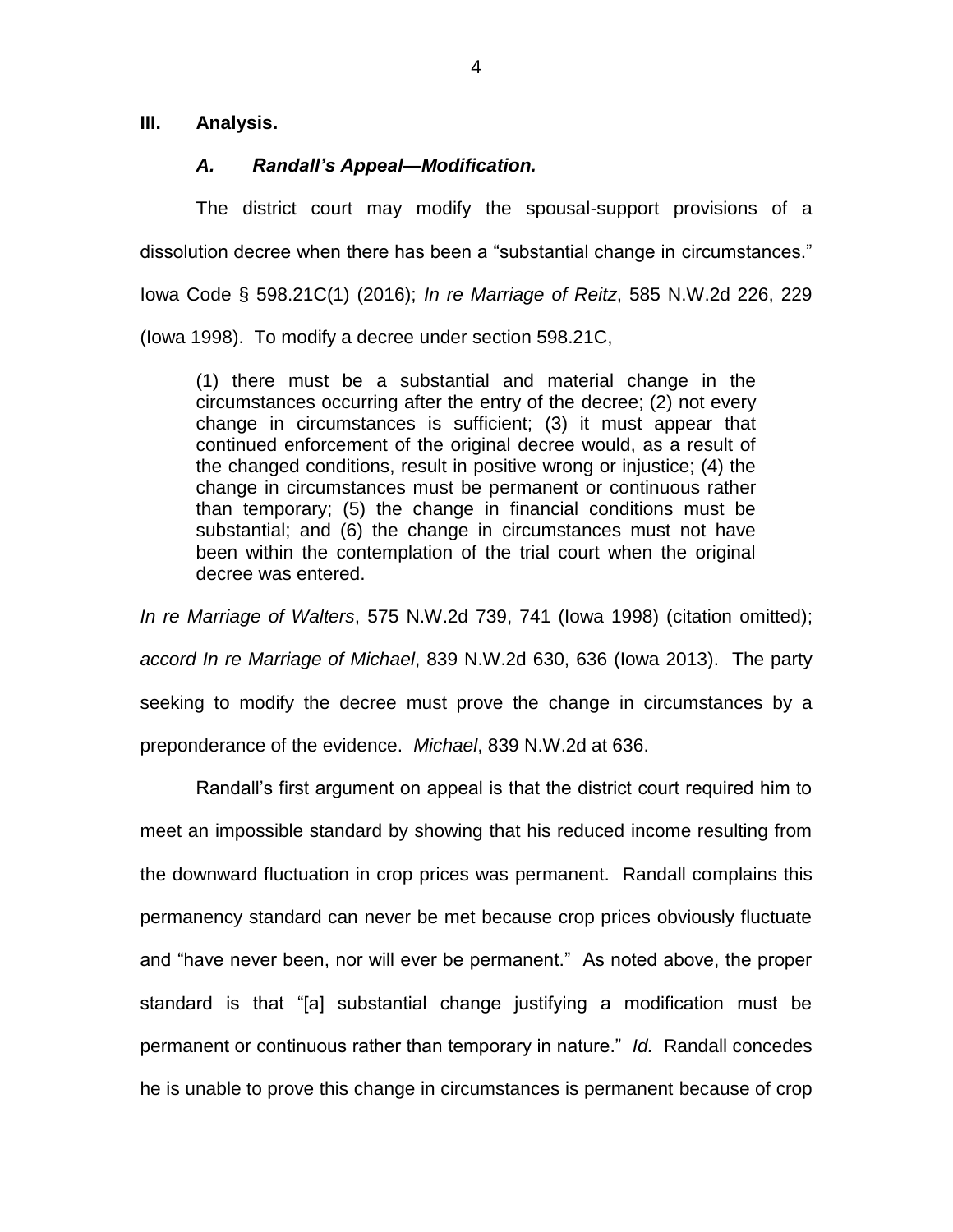price fluctuations, so to meet his burden the change must be continuous rather than temporary.<sup>1</sup> *See Walters*, 575 N.W.2d at 741 ("[T]he change in circumstances must be permanent *or continuous* rather than temporary." (emphasis added) (citation omitted)).

The district court noted, "[I]t is hard to say that these changes were not contemplated by the court" issuing the original decree. Randall's own expert testified that farming is a cyclical industry and has "its ups and downs."

Notwithstanding, Randall has shown that over a five-year period he has suffered a significant reduction in income. Both parties conceded in oral argument the accuracy of the district court's calculation that Randall had an average net income for the years of 2011 through 2015 of approximately \$226,500. This income was all derived from farming. This calculation also includes depreciation but it is limited to the straight-line method. This sum is substantially lower than Randall's 2010 net income, which we previously determined to be \$339,683. *See Kragel*, 2013 WL 5743745, at \*1. Randall also presented expert testimony suggesting that crop prices may not improve any time in the near future.

Randall also argues the district court's ruling effectively modified the property-distribution provisions of the original decree, which is improper. *See In re Marriage of Trickey*, 589 N.W.2d 753, 756 (Iowa Ct. App. 1998) ("[A]bsent fraud, duress, coercion, mistake, or other similar grounds which would support

 $\overline{a}$ 

<sup>&</sup>lt;sup>1</sup> Randall's appellate brief also enumerates other changes in circumstances—i.e., an increase in his debt, a reduction in income from his farming and related operations, a decrease in business equity, and reduced liquidity—which flow directly from the decrease in crop prices.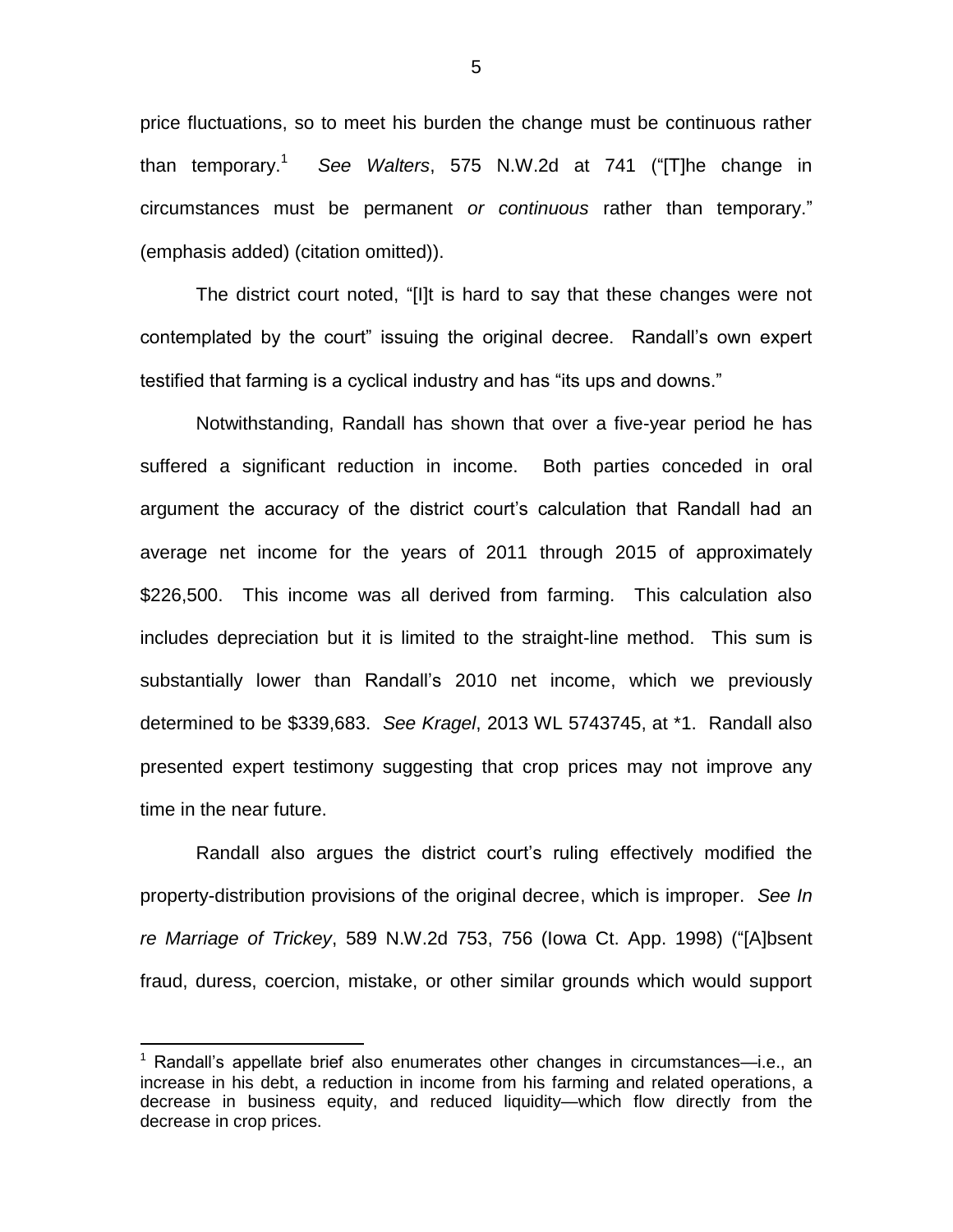modification of an ordinary judgment, property settlements in dissolution decrees are not subject to modification."). He complains the court's ruling requires him to liquidate property awarded to him under the original decree and property he inherited thereafter—indirectly modifying the decree. We acknowledge the property-distribution provisions of a dissolution decree are not subject to modification by the district court. *Id.*; *see also* Iowa Code § 598.21C(1) (limiting the court's power to "modify child, spousal, or medical support orders"). But Randall's use of his assets and inheritance to satisfy his spousal-support obligation is not the equivalent of a court modifying a property settlement, and Randall offers no legal authority to support his indirect-modification argument. *See* Iowa R. App. P. 6.903(2)(g)(3) (stating that failing to provide legal authority is deemed a waiver of the argument). The district court did not modify or effectively modify the property-distributions of the decree.

We have previously stated it is best to average a farmer's net income over a period of years because "[a] farmer produces commodities that fluctuate in value. Production may vary because of weather conditions. Farm programs" may also "have a substantial impact on a farmer's net income." *In re Marriage of Cossel*, 487 N.W.2d 679, 681 (Iowa Ct. App. 1992). Thus, we agree with the district court that temporary fluctuations in both crop prices and in Randall's net income would have been within the contemplation of the decretal court when the decree was entered. However, Randall has incurred a significant and sustained reduction in income not within the court's contemplation. We conclude Randall's loss of approximately one-third of his net income over a five-year period could be sufficient to consitute a substantial change of the circumstances. Over that

6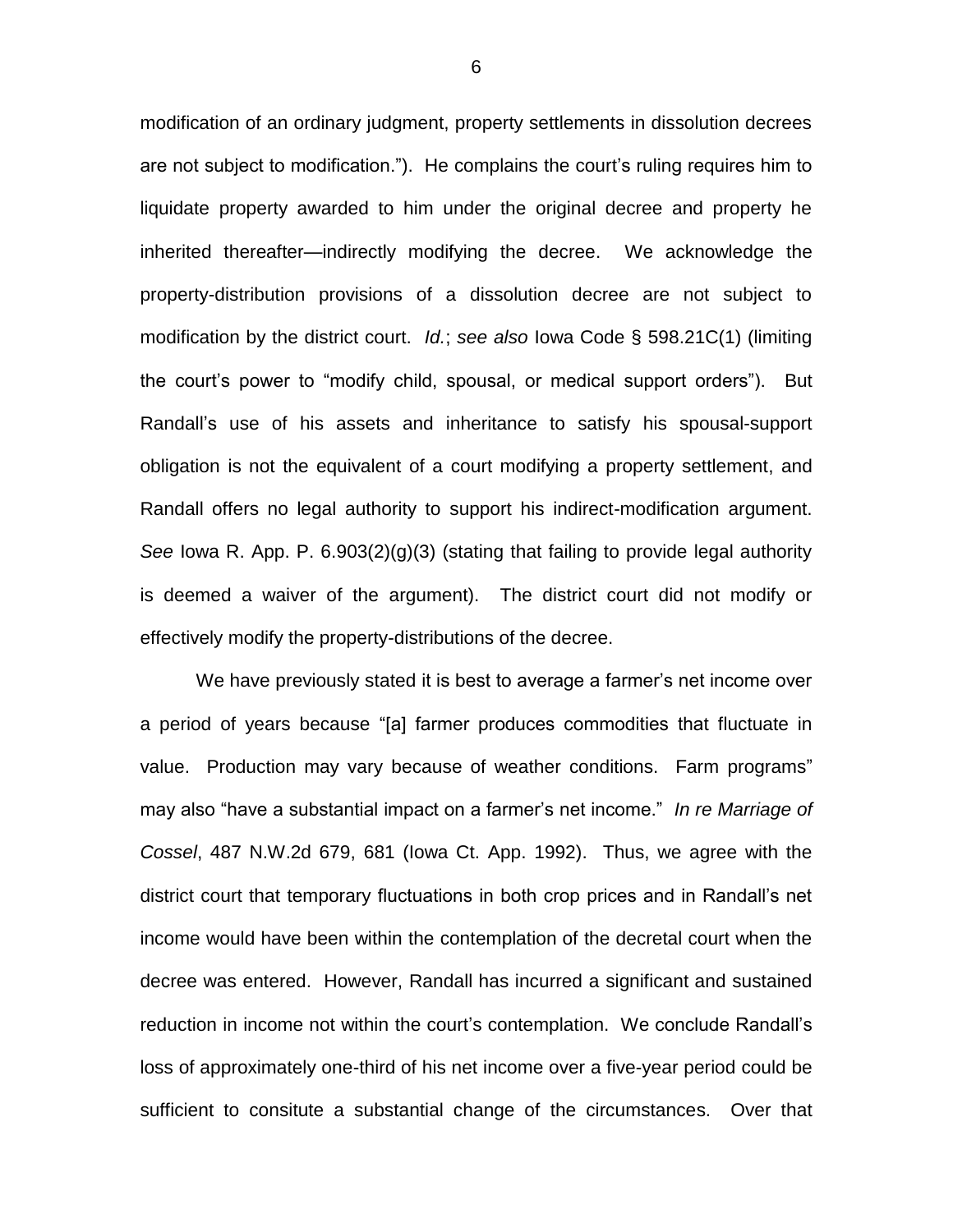period of time, Randall's total net income was about \$500,000 less than the amount we initially relied upon to fix spousal support.<sup>2</sup> Because we conclude Randall's loss of income has been sufficiently continuous and, as we have noted, prospects of improvement in the near future are questionable, we could conclude he has shown a substantial change of circumstances if such a change could be premised soley upon a reduction in income.

But before we may modify the spousal support, we must also consider the resources of the parties. *See* Iowa Code § 598.21C(1)(a) (stating that in determining whether there is a substantial change in circumstances, "the court shall consider . . . "[c]hanges in the employment, earning capacity, income, or resources of a party"). Here, both parties report a substantial net worth. Randall contends he has had to use loans or other assets to pay his support obligation. Clearly his net income has not been sufficient to pay the \$6000 monthly obligation as, for example, he reported a net loss of income on his tax return for the year of 2015. Leisha identifies monthly living expenses of \$7487.37. She works parttime for a land survey company and earned \$9699 in 2015. Randall does not appear to be in any financial jeopardy yet as he has ample net worth to sustain some losses and increasing loan balances, but neither party can afford to place Randall in financial jeopardy because they both rely upon his income stream and the success of his farming business. Considering all of these

 $\overline{a}$ 

7

 $2$  Leisha complains that Randall's efforts in deferring crop sales into future years results in a distortion of his real income. However, Leisha concedes that Randall's income for 2011 included crops grown in 2010. Thus, we conclude over the five-year period of 2011-2016 the deferment of sales would be adequately taken into consideration.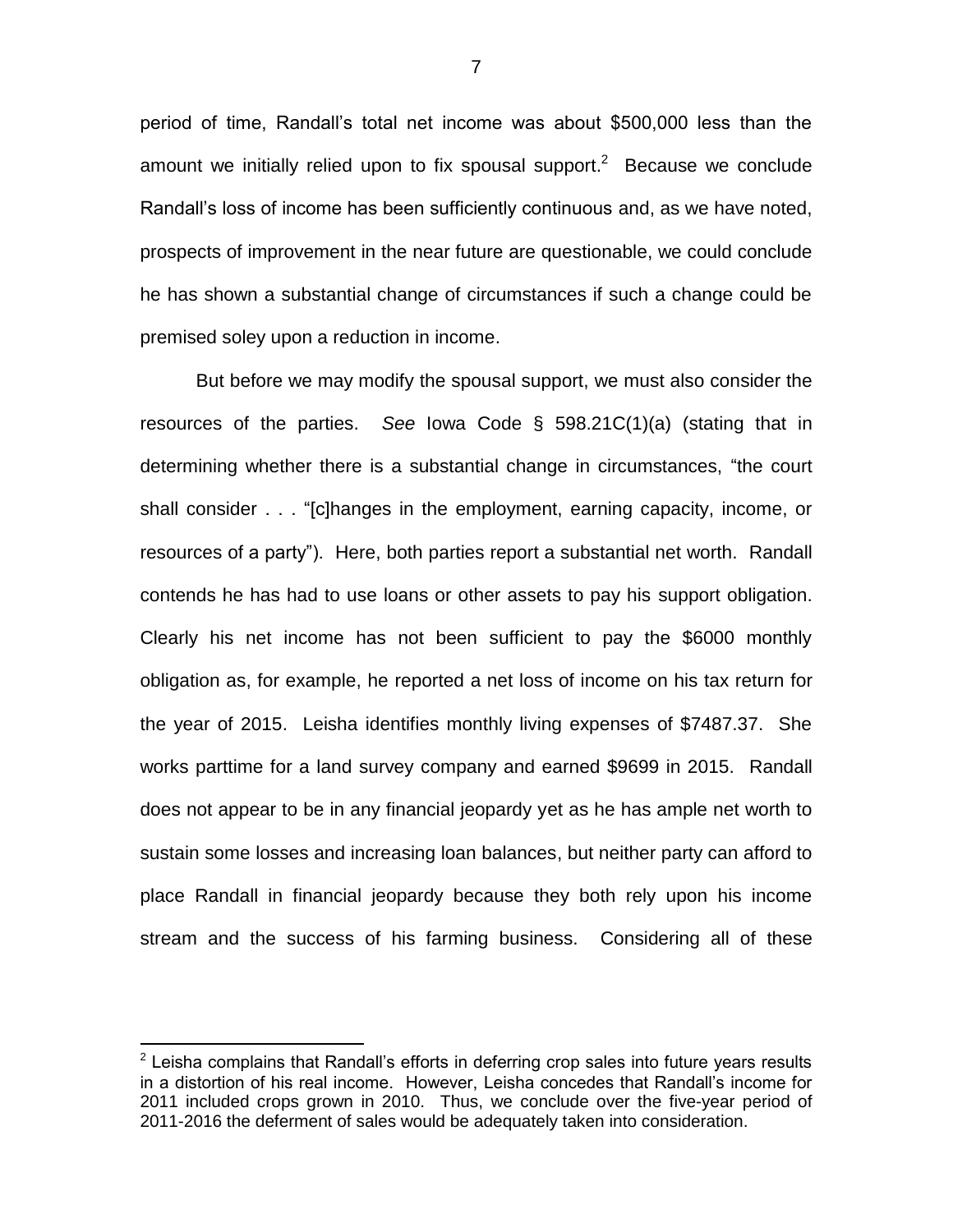circumstances, all the statutory factors in section  $598.21C$ ,<sup>3</sup> and the detailed factual findings of the district court, we conclude Randall is entitled to a moderate modification of his spousal-support obligation. We conclude he should pay \$5000 per month until he reaches age sixty-five and then \$3000 per month until either party dies or Leisha remarries. We acknowledge this sum will continue to require Randall to use some of his resources or to incur greater loan balances to pay the obligation until the farm economy improves, but Leisha may also be required to use a portion of her resources to meet her needs.

We reverse the district court and modify the spousal-support provisions of

the decree.

 $\overline{a}$ 

party.

<sup>&</sup>lt;sup>3</sup> As already noted, section 598.21C allows the court to modify spousal support "when there is a substantial change in circumstances" and that

<sup>[</sup>i]n determining whether there is a substantial change in circumstances, the court shall consider the following:

<sup>(</sup>a) Changes in the employment, earning capacity, income, or resources of a party.

<sup>(</sup>b) Receipt by a party of an inheritance, pension, or other gift.

<sup>(</sup>c) Changes in the medical expenses of a party.

<sup>(</sup>d) Changes in the number or needs of dependents of a party.

<sup>(</sup>e) Changes in the physical, mental, or emotional health of a

<sup>(</sup>f) Changes in the residence of a party.

<sup>(</sup>g) Remarriage of a party.

<sup>(</sup>h) Possible support of a party by another person.

<sup>(</sup>i) Changes in the physical, emotional, or educational needs of a child whose support is governed by the order.

<sup>(</sup>j) Contempt by a party of existing orders of court.

<sup>(</sup>k) Entry of a dispositional or permanency order in juvenile court pursuant to chapter 232 placing custody or physical care of a child with a party who is obligated to pay support for a child. Any filing fees or court costs for a modification filed or ordered pursuant to this paragraph are waived.

<sup>(</sup>*l*) Other factors the court determines to be relevant in an individual case.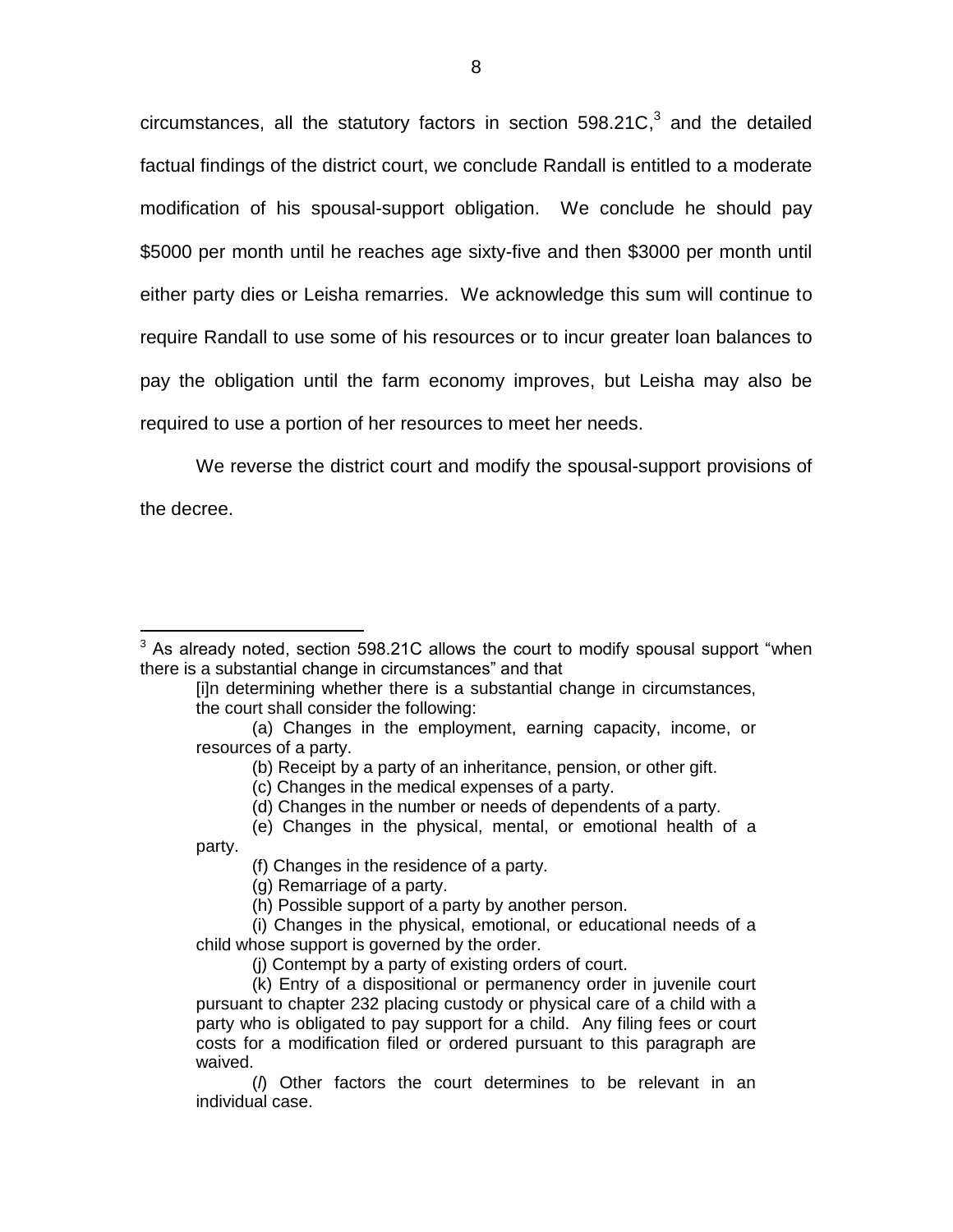## *B. Leisha's Cross-appeal—Trial Attorney Fees.*

On cross-appeal, Leisha argues the district court should have awarded her attorney fees. In a proceeding for the modification of a dissolution decree, "the court *may* award attorney fees to the prevailing party in an amount deemed reasonable by the court." Iowa Code § 598.36 (emphasis added). This provision gives the district court considerable discretion in determining whether to award fees. *In re Marriage of Maher*, 596 N.W.2d 561, 568 (Iowa 1999). Attorney fees in modification proceedings "are not a matter of right but may be awarded to the prevailing party in an amount deemed reasonable by the court." *In re Marriage of Kimmerle*, 447 N.W.2d 143, 145 (Iowa Ct. App. 1989). In deciding whether to award attorney fees, "[c]ourts look to each party's ability to pay." *Id.*

In declining to award Leisha attorney fees, the district court noted its surprise with the amount of fees claimed by Leisha and expressed, "This proceeding comes across as a high conflict, hardball type of case where pleadings are filed (and attorney fees charged) instead of working toward some mutually acceptable solution that still involves both parties being able to fully and freely present their case." The court considered each of the party's respective ability to pay and concluded an award of attorney fees was inappropriate. We find no abuse of discretion in this determination and affirm the same**.**

## *C. Appellate Attorney Fees.*

Both parties request an award of appellate attorney fees. *See Schaffer v. Frank Moyer Constr., Inc.*, 628 N.W.2d 11, 23 (Iowa 2001) (holding that a statute allowing an award of trial attorney fees permits an award of appellate attorney fees as well). An award of appellate attorney fees is not a matter of right but

9